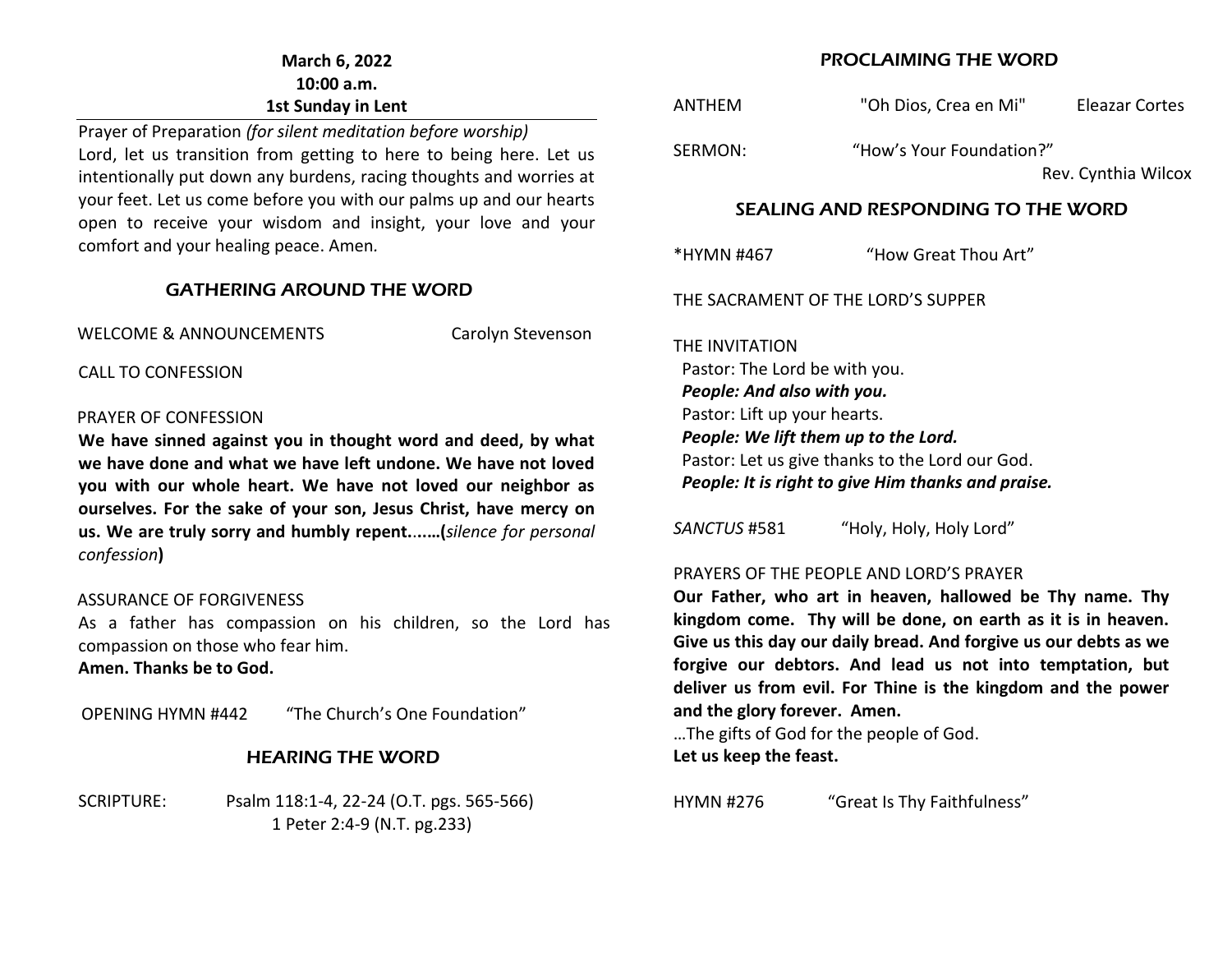## CARRYING THE WORD TO THE WORLD

\*CLOSING HYMN #525 "Here I Am, Lord"

INVITATION TO TITHES AND OFFERINGS & PRAYER OF DEDICATION

\*BENEDICTION

POSTLUDE "Signed by Ashes" Kevin Keil

\*Please stand if able

# Rev. Cynthia Wilcox Bio:

A native of New Jersey, and a Manasquan High alumni (1984), Cindy moved to Massachusetts where she attended Gordon College, got married, and raised her four kids. While living in Andover, MA Cindy was Director of Children's Ministries, a personal trainer, a lifestyle weight management coach, and produced fitness shows for television. In 2013, as an empty nester, Cindy moved back 'home' and presently lives with her husband, Dennis Wilcox, in Spring Lake Hgts. She graduated from Princeton Theological Seminary (M.Div) and is an ordained Presbyterian minister, presently serving as the Manager of Spiritual Care at Jersey Shore University Medical Center. She is passionate about faith, fitness and fellowship. Her ministry vision is to encourage others to live gratefully, hopefully and intentionally in alignment with their values. *Show up, Burn Bright, Live Passionately, and leave the rest up to Divinity.*

First Presbyterian Church of Avenel 621 East Woodbridge Avenue Avenel,  $NJ$  07001 March 6, 2022



"How's Your Foundation?" Rev. Cynthia Wilcox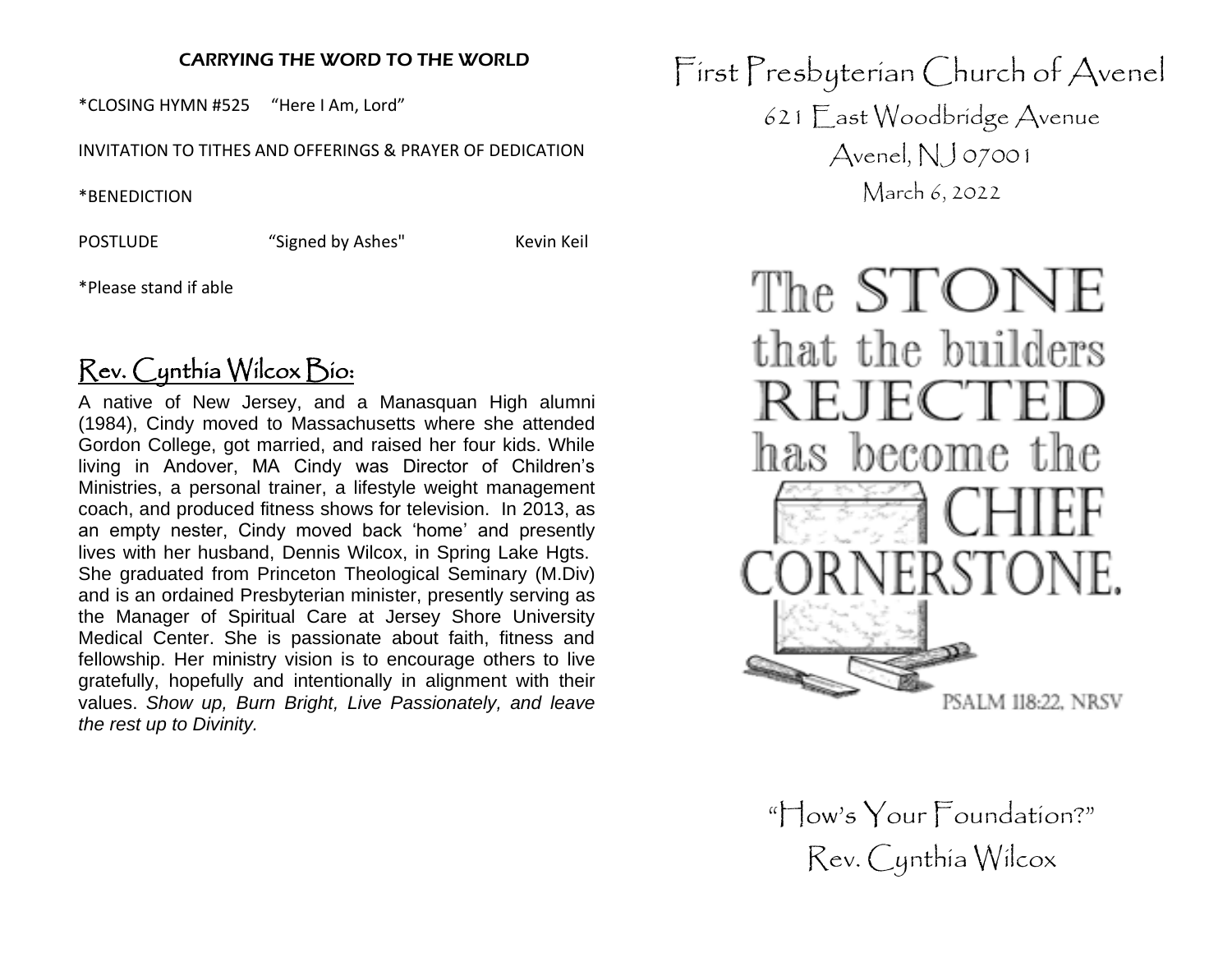#### **Prayers for those with long-term concerns**

We ask that these friends have God in their lives, that they and their families feel His loving presence, and comfort during their continued struggles. Updates will be printed as available.

Jennifer Perez – RSD/CRPS, & gastroparesis Maria - a friend of the Knotts and Haggerty families; she is in an acute care facility for traumatic brain injury.

#### **Friends and Loved Ones in the Service and their Families**

#### **STATESIDE**

Robert L. Gillis – invasive cardiovascular technologist in the US Navy and stationed at Walter Reed Medical Center in Washington DC, grandson of Barbara & Bill Morgan.

Lauren Hansen-Salmond – 1<sup>st</sup> LT, – Stephanie & Charlie Kurowsky's niece

Jeffrey Hansen - 1<sup>st</sup> LT, Kuwait, Stephanie & Charlie Kurowsky's nephew

Daniel Hedner – Carolyn & Jake Stockl's nephew

Steven Stockl – Carolyn & Jake Stockl's nephew

Amy Updike

Rob – serving in the U.S. Navy, San Diego, CA. - Lynn & Wayne Dubin's son.

Anthony Service – U.S. Air Force, in San Antonio.

\_\_\_\_\_\_\_\_\_\_\_\_\_\_\_\_\_\_\_\_\_\_\_\_\_\_\_\_\_\_\_\_\_\_\_\_\_\_

#### **OVERSEAS**

The children and youth in our congregation and our youth ministry Racial equality reconciliation in Woodbridge Township and our nation. Our ministry partners –

 Boys Town Camp Johnsonburg Christian Appalachian Project, Kentucky Elijah's Promise, New Jersey International Justice Mission, Washington DC International Students, Inc. Mr. Matt Barany Jr., who serves with Second Level Ministry Reliant Redemption Church, Pennsylvania Navajo Ministries Salvation Army of Perth Amboy, NJ Saint Jude's Children's Hospital of Memphis, Tennessee Walter Hoving Home World Vision

# *Prayer Concerns and Praises March 6, 2022*

*The Prayer Chain -* provides immediate prayer for *critical and emergency situations*. All other needs will be taken care of through the prayer list. To place someone on the prayer chain call Millie Knotts at 732-382-9391.

*The Prayer List -* provides opportunities to share prayer within our church family. Prayer requests will be published for up to 6 weeks unless updated. To add someone to this list call the church office at 732-634-1631.

(*Note: Please be sure the person you are adding to this list has given his or her permission to do so).*

"And pray in the Spirit on all occasions with all kinds of prayers and requests. With this in mind, be alert and always keep on praying for all the Lord's people" Ephesians 6:18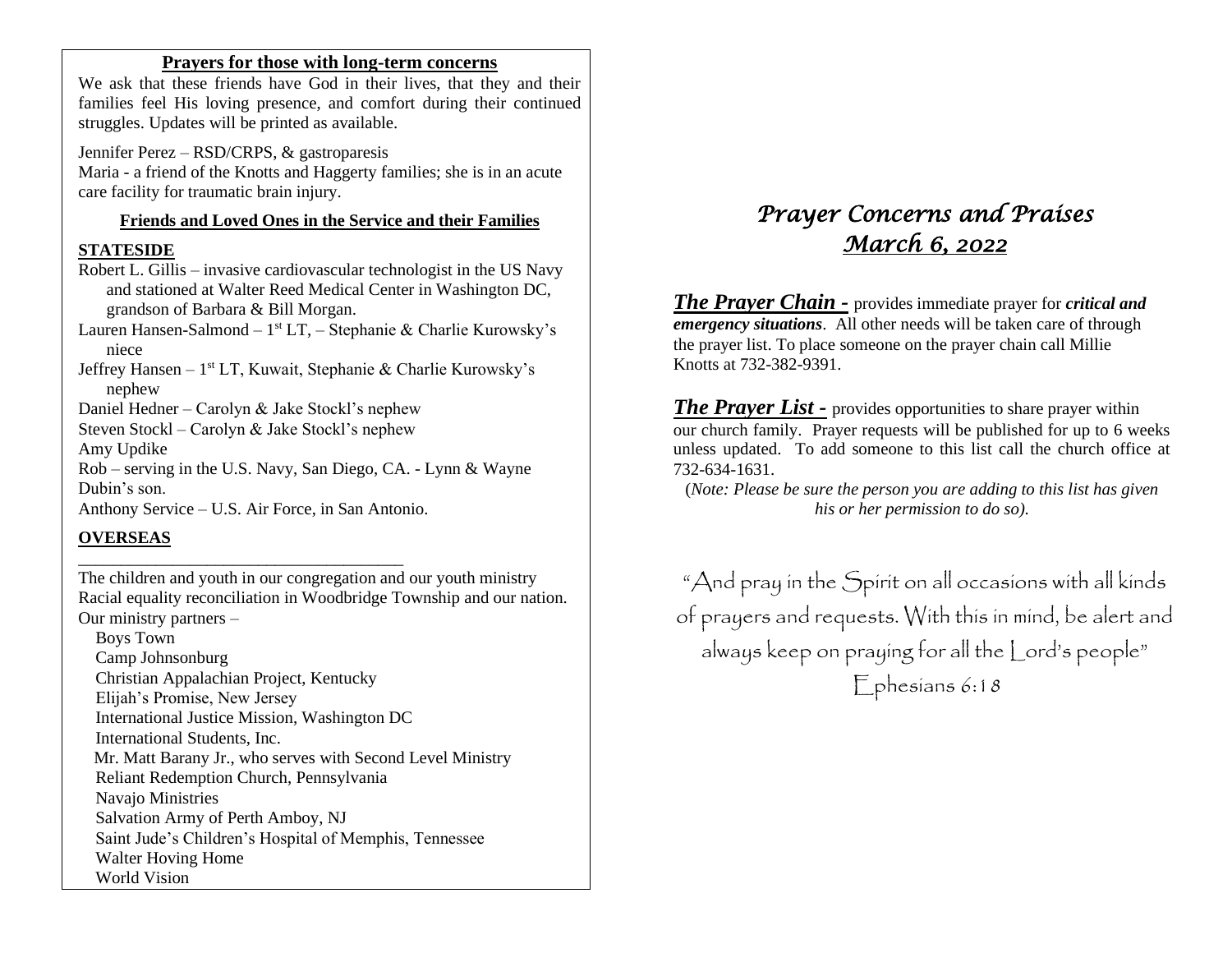*New Joys and Concerns*

*2 nd Week*

Please pray for Alba Grano, Linda Vassallo's childhood friend, who is facing multiple health issues.

*3 rd Week*

*4 th Week*

*5 th Week*

*6 th Week* 

*Prayers and Sympathies*

*SHUT-INS*

*Please continue to keep in your prayers those members who are unable to join us for worship on Sundays.* 

> **Health and Healing** *Carol Palmer and Jen Perez*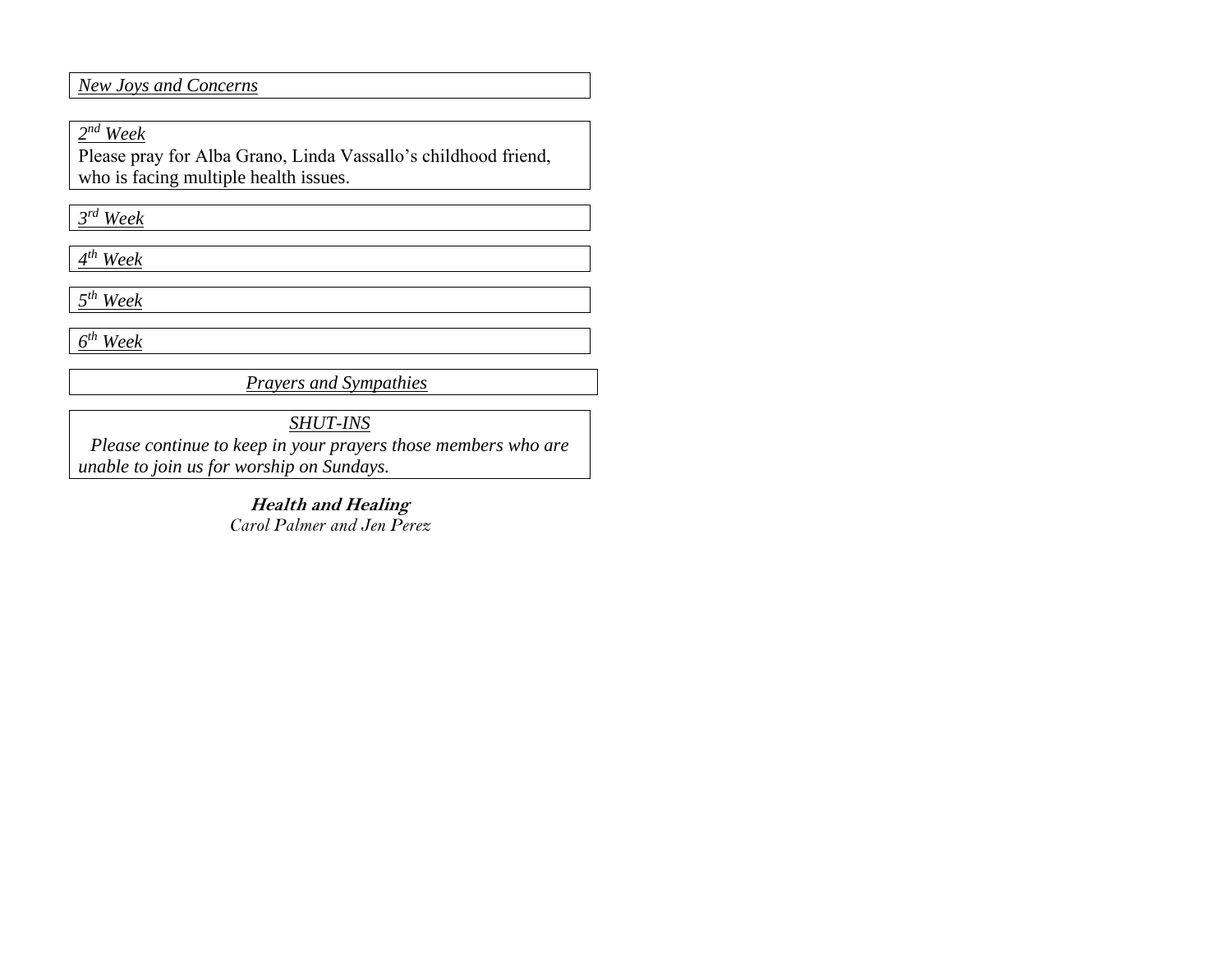*The mission of First Presbyterian Church is to grow in Christ and make Him known. This is based on John 15:5: "Yes, I am the vine; you are the branches, apart from me you can do nothing." The Holy Spirit strengthens us to:* 

- *1. Connect to the vine,*
- *2. Grow to maturity,*
- *3. Share the fruit*

#### **STEWARDSHIP 2021**

In an effort to help our congregation track our annual budget as it compares to giving, the Session has decided to include a brief monthly report. We are a 501(c)(3) not-for-profit organization, and are completely dependent upon tithes, offerings, and donations to fulfill our budgeted expenses.

| <b>General Fund Balance</b> |                                       | Net for the month | YTD            |
|-----------------------------|---------------------------------------|-------------------|----------------|
|                             | 12/31/2021 \$76,156.39                |                   |                |
|                             | $01/31/2022$ \$73,393.05 \$(2,753.34) |                   | $$$ (2,753.34) |
|                             | 02/28/2022 \$73,809.90 \$ 416.85      |                   | $$$ (2,336.49) |

**CHURCH PROPERTY STEWARDS NEEDED (for pay) –** When we rent church property such as the gym (Westminster Hall) or Jacob Morgan Hall, a church member must be present on site. Stewards open/close the building and oversee good property stewardship. For their service, stewards are paid \$12/hour (by renters). If you are able to serve in this way (occasionally or regularly), or have questions or would like more information, please call the church office from 8:30 a.m. to 1:30 p.m., Tuesday through Friday.

**Per Capita Amount has been changed from \$45.00 to \$40.00**

## **WELCOME TO WORSHIP THIS MORNING. WE'RE GLAD YOU'RE HERE! WE BELIEVE YOU ARE HERE FOR A DIVINE PURPOSE. LET US KNOW HOW WE CAN SERVE YOU TODAY!**

## **THIS WEEK IN OUR CHURCH**

#### **SUNDAY, March 6, 2022**

 9:00 a.m. Sunday School – SSO 10:00 a.m. Worship Service (Guest Preacher– Rev. Cynthia Wilcox) Live Stream-Facebook

6:00 p.m. Youth Group – CE

## **MONDAY, March 7, 2022**

7:00 p.m. Property Care/Stewardship Mtg-CO

## **TUESDAY, March 8, 2022**

7:00 p.m. Deacons Mtg-CR

## **WEDNESDAY, March 9, 2022**

#### **THURSDAY, March 10, 2022**

 8:00 p.m. Prayer Gathering – Dial In (425) 436-6302 then enter code 773724#.

## **FRIDAY, March 11, 2022**

#### **SATURDAY, March 12, 2022**

#### **SUNDAY, March 13, 2022**

- 9:00 a.m. Sunday School SSO
- 10:00 a.m. Worship Service (Guest Preacher–Rev. Cynthia Wilcox) Live Stream-Facebook

**CHURCH OFFICE HOURS:** Tuesday through Friday, 8:30 a.m. – 1:30 p.m.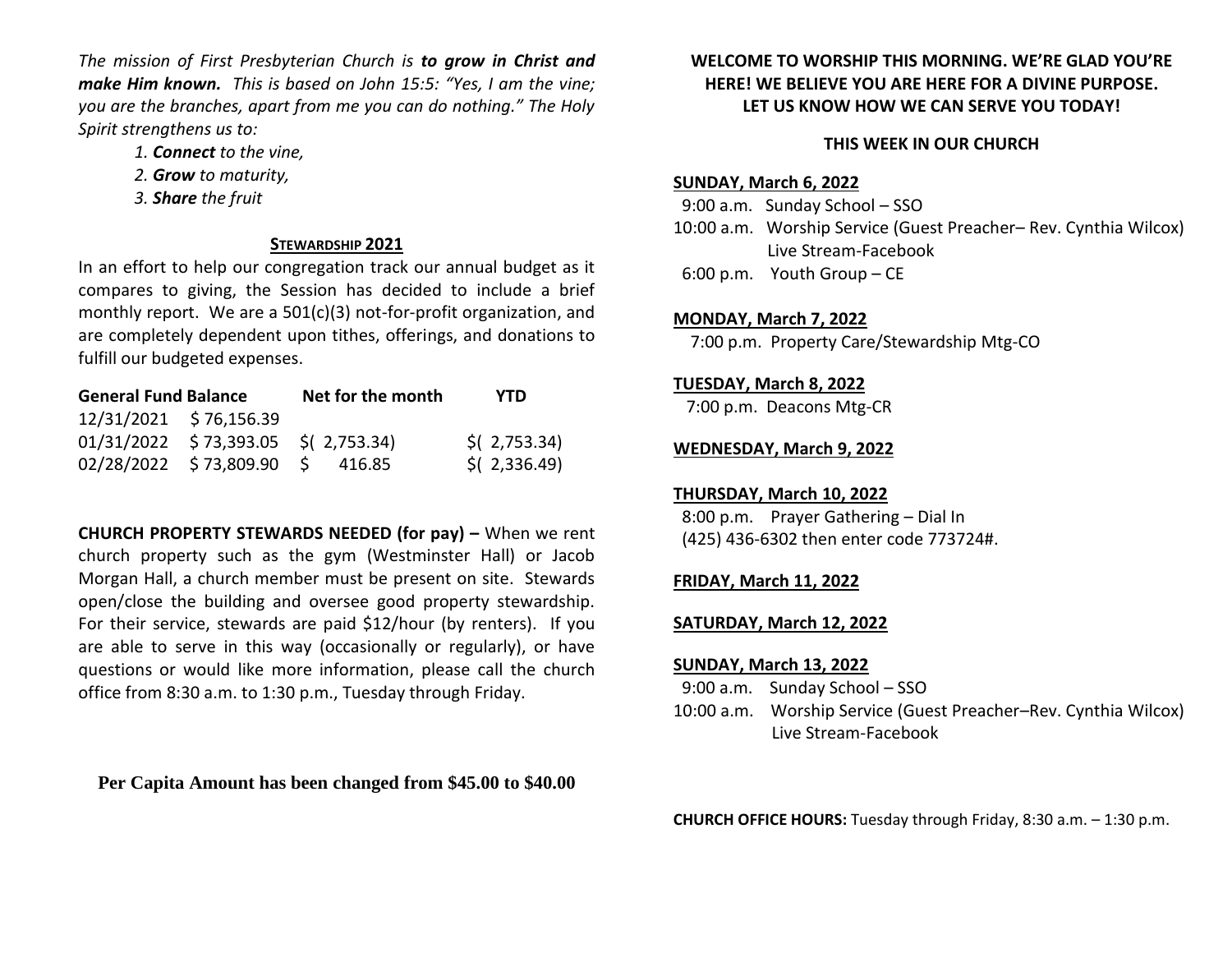# **OPPORTUNITIES TO SERVE OR SHARE**

**SUNDAY SCHOOL –** meets every Sunday at 9 am in the Christian Education Building's Sunday School Office.

**YOUTH GROUP –** meets every 1<sup>st</sup> and 3<sup>rd</sup> Sunday of the month at 6:00pm in the Christian Education Building.

**CHANCEL FLOWER AVAILABLITIY –** The following dates are available on the chancel flower calendar: March 13th & March 27th. Reservations for chancel flowers may be made through the church office. The cost is \$30.00 for two arrangements.

**PRAYER GATHERING –** is on Thursday evenings at 8 pm. Dial (425) 436-6302 then enter code 773724#. If you have any questions, please contact Sandy Kosakowski 908-930-3628.

**WORSHIP SERVICE LIVE STREAM –** via Facebook every Sunday 10:00 am. We hope you will join us online if you will not be attending at the church. Please tell your friends, especially shut-ins.

**BULLETINS** – will now be on our website. Weekly bulletins can be emailed as well. If you would like a weekly bulletin emailed, please contact the Church Office to be put on the emailing list.

**LIVE STREAM CAMERA VOLUNTEERS** – The mission team is asking for several people to consider operating the live streaming camera so we can insure no interruptions in our outreach. It is easy, requires very little work once setup. Stephen will show exactly how to operate. Please see Stephen or Bob Toro after worship.

**EASTER LILIES** – order forms are in the bulletin. Please have all orders placed and paid by Friday, 3/25/22.

**YOU TUBE CHANNEL** – An email request has been sent to everyone asking to subscribe to the church YouTube Channel. We need a minimum of 50 subscribers to be able to live stream our service, we currently have 34. Thank you for helping. Mission Team.

**GUEST PREACHER –** for Sunday, March 13, 2022, is Rev. Cynthia Wilcox. A native of New Jersey, and a Manasquan High alumni (1984), Cindy moved to Massachusetts where she attended Gordon College, got married, and raised her four kids. While living in Andover, MA Cindy was Director of Children's Ministries, a personal trainer, a lifestyle weight management coach, and produced fitness shows for television. In 2013, as an empty nester, Cindy moved back 'home' and presently lives with her husband, Dennis Wilcox, in Spring Lake Hgts. She graduated from Princeton Theological Seminary (M.Div) and is an ordained Presbyterian minister, presently serving as the Manager of Spiritual Care at Jersey Shore University Medical Center. She is passionate about faith, fitness and fellowship. Her ministry vision is to encourage others to live gratefully, hopefully and intentionally in alignment with their values. *Show up, Burn Bright, Live Passionately, and leave the rest up to Divinity.*

#### **WELCOME TO OUR WORSHIP SERVICE!**

*Visitors, we welcome you to this morning's time of worship. If you are looking for a church home or would like to explore the meaning of membership at Avenel Presbyterian Church, please ask an usher or the worship assistant.* 

*Joseph Fernandez Music Director resolutjoe@gmail.com Michael Peterson Sexton avenelpres@gmail.com* Stephanie Kurowsky Stream Lines [avenelstreamlines@comcast.net](mailto:avenelstreamlines@comcast.net) *Belinda Kerchner SS Superintendent For 2022 Linda Vassallo Church Office (732) 634-1631 Susan Smolsky Webmaster rustisioux@comcast.net Church Email avenelpres@gmail.com Church Website avenelpresbyterianchurch.org*

# *Scriptures for Sunday, March 13th*

Genesis 1:1-3 John 4:10,13,14 Revelation 12:1-2, 22:17